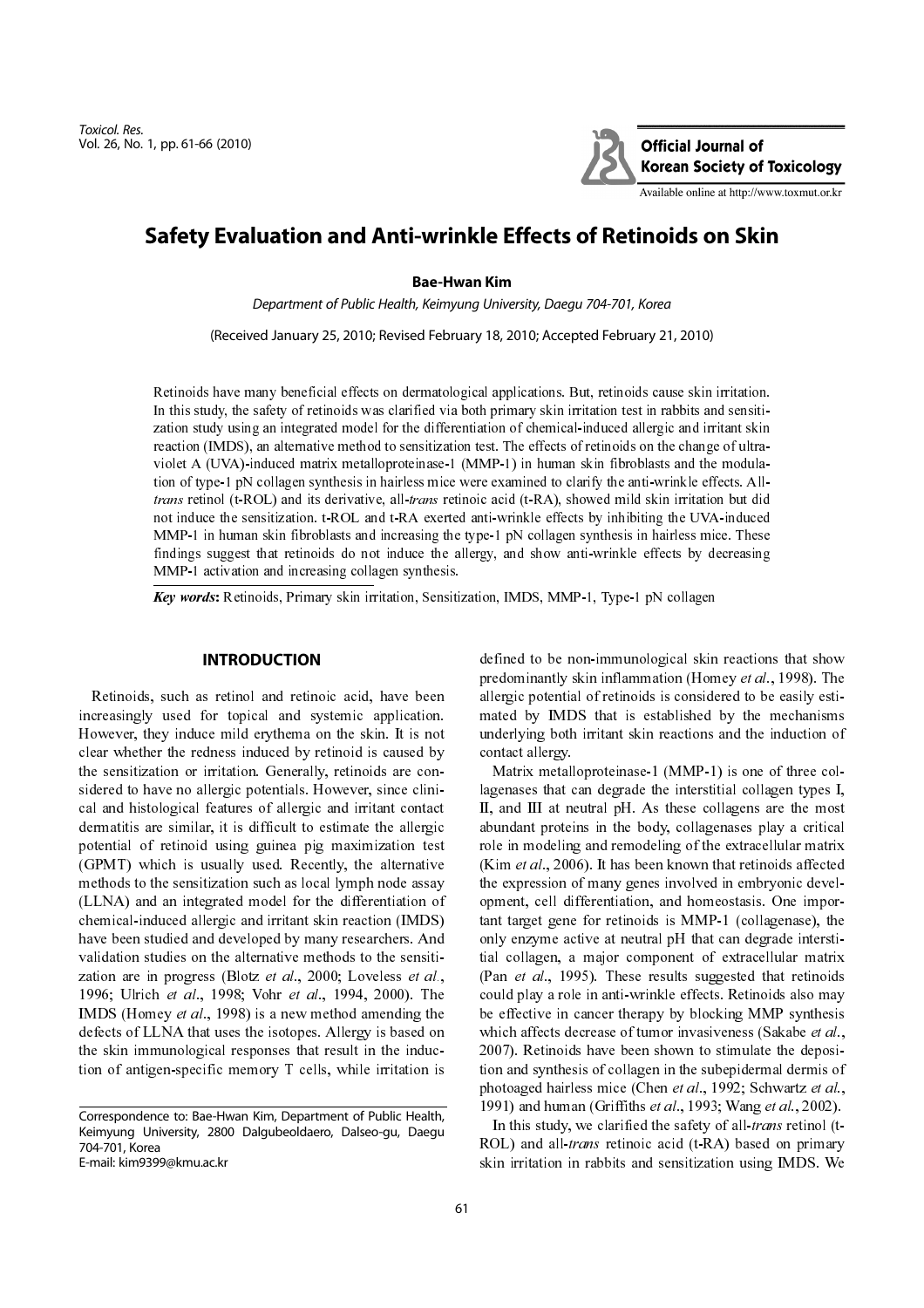examined the effects of retinoids on the change in UVAinduced matrix metalloproteinase 1 (MMP-1) in human skin fibroblasts and the modulation of type-1 pN collagen synthesis in hairless mice to clarify the anti-wrinkle effects.

## **MATERIALS AND METHODS**

**Primary skin irritation test.** Skin irritation potencies of t-ROL and t-RA were assessed according to Draize test (1959) with a slight modification. Approximately 24 hours prior to application of the test substance, the hair of New Zealand white rabbits (6 animals per group, Samtako Bio Korea) was removed from the dorso-lumbar region taking care not to damage the skin. t-ROL  $(0.1\%)$  or t-RA  $(0.1\%)$ were applied to intact or scratched skin for longer than 4 hours. The grades of treated sites were made at least 24, 48 and 72 hr after treatment of test substance using the Draize scores.

*The estimation of sensitization potential using IMDS* **method.** t-ROL was obtained from Sigma-Aldrich (St Louis, MO, USA), and dissolved in "DAE 433", a mixture of 40% dimethylacetamide, 30% acetone and 30% ethanol as described by Maurer et al. (1980). Dinitrochlorobenzene (DNCB, 1%) was used as positive control.

Previous studies showed that optimal sensitization and hapten-induced activation of skin-draining lymph node cells were obtained after sensitizer treatment for 3 consecutive days (Gerberick et al., 2007; Ulrich et al., 1998; Vohr et al., 1994). Therefore, five female BALB/c mice per group were topically treated on the dorsal surfaces of both ears with 50  $\mu$ *l* of retinol (2%, 1% or 0.1%), or vehicle (DAE 433) alone for 3 consecutive days. On day 0 and 3, ear thickness was measured using Digimatic Indicator (Mitutoyo, Japan) and mean ear swelling was calculated. Afterward, mice were sacrificed and then the draining auricular lymph nodes were removed and pooled (for each individual mouse) on day 3. Lymph node cell suspensions were prepared by mechanical tissue disaggregation through a sterile stainless steel gauze. Single cell suspensions were used to determine lymph node proliferation by comparing the cell count between retinol and vehicle treatment groups. Positive reactions were defined as either significant ear swelling or significant increase in lymph node cell counts (Homey et al., 1998).

The differentiation index (DI) was calculated as the relationship between the activation of the skin-draining lymph nodes (percent of maximum increase in lymph node cell count index) and the acute skin inflammation (percent of maximum increase in ear thickness). The maximum ear swelling  $(15 \times 0.01 \text{ mm})$  and a maximal lymph node cell count index (5) were estimated as mean value from large series of previous experiments  $(n = 50)$  with either strong irritants (eliciting maximal ear swelling) or potent strong allergens. To define criteria for the differentiation between

the allergenic and irritant potential of test chemicals, the relative degree of lymph node activation was compared with the relative degree of skin inflammation. For mathematical reasons, the maximal increase in the lymph node cell count index (maximal lymph node cell count index  $-1 = 4$ ) was used to classify the relative degree of lymph node activation.

% of maximal increase in LN cell count index

$$
=\frac{\text{LN index}-1}{4} \times 100
$$

% of maximal ear swelling  $=$   $\frac{\text{ear switching (mm)}}{15 \times 0.01 \text{ mm}} \times 100$ <br>Differentiation index (DI)

Differentiation index (DI)  $=\frac{\% \text{ of maximal increase in LN cell count index}}{}$ 

 $%$  of maximal ear swelling

The DI describes the relation between the activation of the local skin-draining lymph nodes and the skin inflammation at the site of topical treatment. A value of  $DI > 1$  indicates a sensitizing reaction whereas  $0 < D<sub>I</sub> < 1$  indicates an irritant potential of the tested substances.

*Measurement of UVA-induced matrix metalloproteinase-1 in skin fibroblasts.* Human dermal fibroblasts from the foreskin were maintained in Dulbecco's modified Eagle's medium (DMEM) containing 0.48 mg/ml glutamine, 100 IU/ ml penicillin, 50 mg/ml streptomycin, and 10% fetal bovine serum. Cells between the fourth and seventh passage were used for the experiment. Skin fibroblasts were seeded in 48-well plates  $(10^4 \text{ cells}/0.5 \text{ l/well})$ . Confluent cultures of fibroblasts were irradiated with Ultraviolet (UV) A (15 J/ cm2 ) using a high-intensity UVA source (Dermlight cube 401 equipped with UVA filters, Uvatec, Inc., Sherman Oaks, CA, USA) through the thin layer of PBS in the tissue culture plate. After irradiation, fibroblasts were re-fed with 0.5 ml of DMEM without serum containing t-ROL (1 or  $10 \mu M$ ) and t-RA (1 or 10  $\mu$ M), and incubated for 48 hr. Interstitial collagenase was measured with the MMP-1 human ELISA system (Amersham Pharmacia Biothch, UK), and inhibitory effects of t-ROL and t-RA were evaluated (Yoshioka et al., 1987).

*Immunohistological measurement of type-1 pN collagen synthesis in hairless mice.* Female albino hairless mice (Skh:hr-1), 6~8 weeks old, were obtained from Charles River Laboratories (Wilmington, Mass., USA), grown to 26 weeks, and then used for experiment. Solutions of vehicle (DAE 433),  $t$ -ROL (0.1%), or  $t$ -RA (0.1%) were applied to the dorsal trunk with occlusion for 6 days. Immunohistological analysis of type I pN collagen was performed according to the methods described previously (Kligman et al., 1996). Type I pN collagen was detected with mice monoclonal IgG1 antibody (Santa Cruz Biotechnology, CA, USA) raised against the aminoprepeptide region of human type I procollagen. The quantity and intensity of redness under the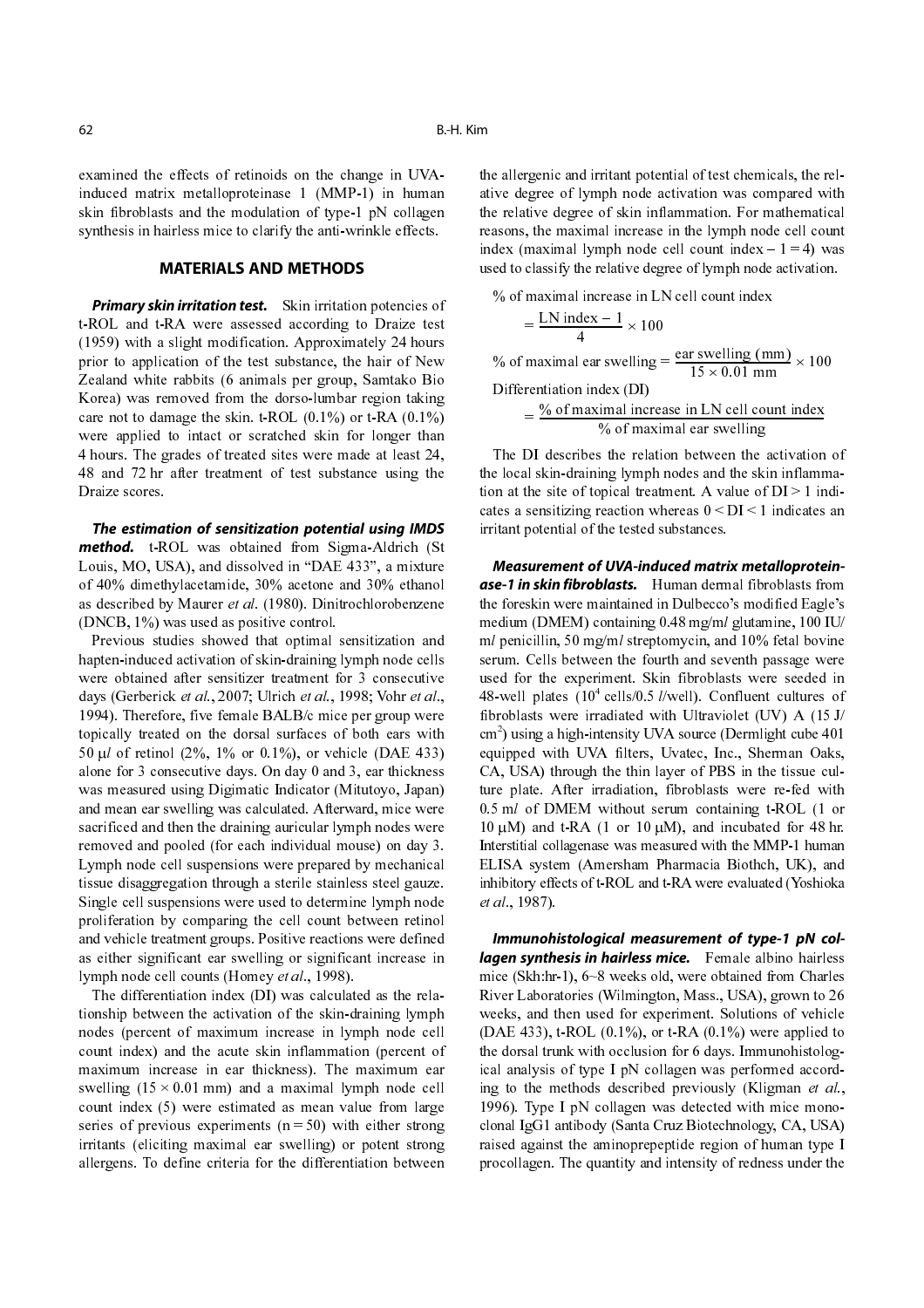epidermis were examined for index of procollagen increment, and graded 0 to 4 point by increment of redness (0, similar to Control; 1, slight; 2, mild; 3, moderate; 4, severe). The thickness of epidermis was also measured.

#### **RESULTS**

*Primary skin irritation test of t-ROL and t-RA.* Both 0.1% of t-ROL and t-RA induced mild skin irritation. But the irritation induced by t-ROL was weaker than that of t-RA (Table 1).

**Skin sensitization of t-ROL using IMDS.** Significant increases in lymph node weights ( $p < 0.05$ ) and cell counts  $(p < 0.05)$  were calculated for all concentrations  $(0.1\%, 1\%)$ and 2%) of t-ROL and 1% DNCB, compared with the vehicle control (Table 2). t-ROL caused a dose-dependent increase in both lymph node weight and cell counts. Following the skin-draining lymph node cell proliferation, skin

**Table 1.** Primary skin irritation potencies of t-ROL and t-RA

| Compounds | Concentration | PI I * | Decision**      |
|-----------|---------------|--------|-----------------|
| t ROL     | $0.1\%$       | 0.89   | Mildly irritant |
| t RA      | $0.1\%$       | 1.83   | Mildly irritant |

 $*$ P.I.I., Primary irritation index =  $\Sigma$ Total Score of erythema/eschar (0 to 4) and edema (0 to 4)/(Animal No.  $\times$  4).

\*\*Decision; 0~0.50, non irritant; 0.51~2.00, mildly irritant; 2.01~ 5.00, moderately irritant; 5.01~, severely irritant.

**Table 2.** Effects of t-ROL and t-RA on lymph node weights and cell counts

| Test substances | Lymph node weight<br>(mg) | Lymph node cell count<br>$(\times 10^5 \text{/m}l)$ |
|-----------------|---------------------------|-----------------------------------------------------|
| Vehicle         | $2.52 \pm 0.39$           | $70.0 \pm 18.05$                                    |
| $0.1\%$ t ROL   | $4.03 \pm 0.92*$          | $217.5 \pm 35.58*$                                  |
| $1\%$ t ROL.    | $6.01 \pm 1.51*$          | $361.7 \pm 50.12*$                                  |
| $2\%$ t-ROL     | $6.88 \pm 2.01*$          | $393.4 \pm 40.38*$                                  |
| 1% DNCB         | $5.52 \pm 1.34*$          | $380.1 \pm 35.12*$                                  |

```
*, Significant difference from control group (p < 0.05).
Data were analyzed by using Student's unpaired t test
```
inflammation was determined by measuring ear swelling in mice (Fig. 1). Topical treatment of t-ROL induced marked ear swelling compared with the vehicle control in a dosedependent manner. A marked ear swelling  $(35.4 \pm 9.21 \times$  $10^{-2}$  mm) was obtained by treatment of 2% t-ROL, which, in turn, was accompanied by significantly increased lymph node cellularity (Table 2, Fig. 1). Also, 1% of DNCB induced in turn, was accompanied by significantly increased lymph node cellularity (Table 2, Fig. 1). Also, 1% of DNCB induced marginal but significant ear swelling. However, the degree of ear swelling in DNCB treated group was smaller than that of t-ROL.

In Table 3, the results regarding local draining lymph node cell proliferation and skin inflammation exerted by t-ROL are summarized. To quantitatively distinguish irritation reaction from allergy, a DI was calculated as outlined in Methods. Topical treatment with the contact allergen DNCB (1%) induced significant increase in lymph node cell count (110.7% of maximal increase in lymph node cell count index), and only marginal but significant skin inflammation (52.2% of maximal ear swelling). The DI for DNCB that is well-known for allergen was revealed 2.12, which clearly indicated its contact sensitizing potential. The three doses (0.1, 1 or 2%) of t-ROL showed 52.7 to 115.5% of maximal increase in lymph node cell count index, and strong inflammatory reactions (71.1 to 236.0% of maximal ear swelling). The treatment of retinol (0.1, 1 or 2%) pro-



**Fig. 1.** Ear thickness following marginal skin inflammation induced by t-ROL or DNCB.

Table 3. Differentiation index (DI) of t-ROL or DNCB defined as the ratio of the percent increase in maximal LN cell count index to the percent of maximal ear swelling

| Test substances | LN cell count index |                             | Ear swelling index               | D.I.                      |      |
|-----------------|---------------------|-----------------------------|----------------------------------|---------------------------|------|
|                 | SJ.                 | % of maximal increase in LN | Ear swelling $(0.01 \text{ mm})$ | % of maximal ear swelling |      |
| Vehicle         |                     | $\sim$                      | $0.7 \pm 1.12$                   |                           |      |
| $0.1\%$ t ROL   | 3.11                | 52.7                        | $10.7 \pm 1.07$                  | 71.1                      | 0.74 |
| $1\%$ t ROL     | 5.17                | 104.2                       | $22.8 \pm 1.02$                  | 152.2                     | 0.68 |
| $2\%$ t-ROL     | 5.62                | 115.5                       | $35.4 \pm 1.13$                  | 236.0                     | 0.49 |
| 1% DNCB         | 5.43                | 10.7                        | $7.8 \pm 1.08$                   | 52.2                      | 2.12 |

S.I. (Stimulation Index), Ratio of lymphocyte proliferation treated test substances relative to vehicle-treated control.

D.I. (Differentiation index) = % of maximal increase (SI = 4) in LN cell count index/% of maximal ear swelling (15  $\times$  0.01 mm).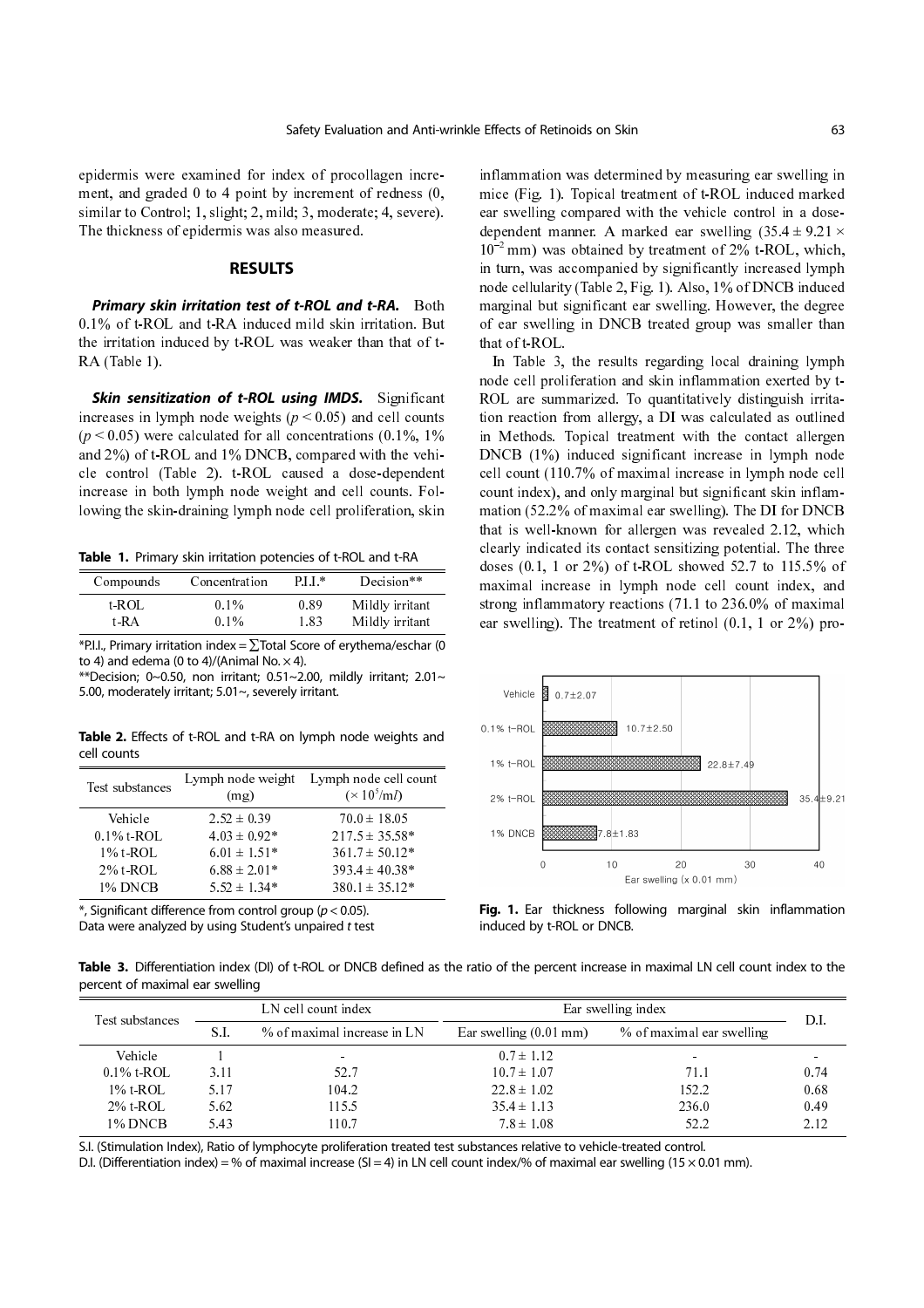|  | Table 4. Inhibition rate of MMP-1 expression by t-ROL and t-RA |  |  |
|--|----------------------------------------------------------------|--|--|
|  | after UVA-irradiation in human fibroblasts                     |  |  |

| Compounds | Rate of MMP-1 synthesis $(\%)^*$ |                |  |
|-----------|----------------------------------|----------------|--|
|           | 1 µM                             | $10 \mu M$     |  |
| t-ROL     | $90.8 \pm 3.4$                   | $68.4 \pm 5.9$ |  |
| t RA      | $82.5 \pm 6.3$                   | $10.2 \pm 0.9$ |  |

\*These data showed inhibited MMP-1 synthesis by t-ROL and t-RA, when the MMP-1 synthesis by only UVA-irradiation without compounds was 100.

**Table 5.** Mean visualizing score  $(n = 8)$  of procollagen synthesis induced by t-ROL and t-RA

| Compounds    | Score (n = 8, $p < .05$ ) |
|--------------|---------------------------|
| $t$ ROL 0.1% | $1.90 \pm 0.61$           |
| $t$ -RA 0.1% | $2.95 \pm 0.79$           |

Grade; add 0 to 4 point by increment of redness (0, similar to Control; 1, slight; 2, mild; 3, moderate; 4, severe).

duced dose-dependent DIs ranging from 0.74 to 0.49, implying strong contact irritation potency.

*Effect of t-ROL and t-RA on UVA-induced MMP-1.* Any meaning effect was not detected at low concentration  $(1 \mu M)$  of both t-ROL and t-RA. However, high concentration  $(10 \mu M)$  of t-ROL and r-RA exhibited high inhibition rates, resulting in 30% and almost 90%, respectively (Table 4).

*Procollagen synthesis in hairless mice.* Procollagen synthesis was increased by treatment of t-ROL and t-RA (Table 5, Fig. 2). In comparison, t-RA exerted a higher potency in induction of procollagen synthesis than that of t-ROL. The thickness of epidermis remarkably increased  $(p < 0.05)$  following treatment with t-ROL (1.97 fold) and t-RA (2.56 fold), which is due to hyperkeratosis and acantosis (Table 6, Fig. 2). A characteristic of hairless mouse skin is the presence of horn-containing cysts in the lower dermis, which derive from embryonic hair follicles (Fig. 2) as

**Table 6.** Thickness (µm) of epidermis treated with t-ROL or t- $RA (n = 8)$ 

| Compounds         | Thickness (fold of control) |
|-------------------|-----------------------------|
| Vehicle (DAE 433) | $216 \pm 64$                |
| t ROL $0.1\%$     | $42.5 \pm 10.1$ (1.97)*     |
| $t$ RA 0.1%       | $55.2 \pm 12.3$ (2.56)*     |
|                   |                             |

 $*$ , Significant difference from control group ( $p < 0.05$ ). Data were analyzed by using Student's unpaired t test

reported previously (Mitani et al., 2001).

## **DISCUSSION**

Topical formulations of retinoids have been prescribed for various skin ailments without clinically significant side effects. But it was known that retinoids generally induced the local skin irritation (Kim *et al.*, 2003), although the natural retinol with activity similar to retinoic acid reduced the skin irritation in contrast with the irritating potential of retinoic acid (Fluhr et al., 1999).

In this study, t-ROL and t-RA induced skin irritation in rabbits. It is difficult to estimate the allergic potential of retinoids using guinea pig maximization test (GPMT) which is usually used, because of skin irritation of retinoids. Therefore, we performed IMDS method that is an alternative to sensitization test to detect the allergic potential of t-ROL. Our results showed the t-ROL did not induce the allergy, and this IMDS is the good alternative method to supplement the limitations of GPMT.

The LLNA proposed by Basketter and Kimber (Basketter et al., 1996; Kimber, 2001) greatly reduces time and cost to about 1/5 to 1/10 of those of GPMT test, and now is accepted as an OECD guideline through the validation studies (Basketter and Gerberick, 1996; Chamberlain and Basketter, 1996; Gamer et al., 2008; Gerberick et al., 2007; Kimber *et al.*, 1999). The LLNA is a method for the prospective identification of chemicals which have the potential to cause contact hypersensitivity. Sensitizing activity is



**Fig. 2.** Procollagen synthesis by vehicle (DAE 433) (A), 0.1% t-ROL (B) and 0.1% t-RA (C) in hairless mice (× 50). Procollagen is stained red under the epidermis. The thickness of epidermis was increased in t-ROL (1.97 fold) and t-RA (2.56 fold) treated groups because of hyperkeratosis and acantosis (arrows).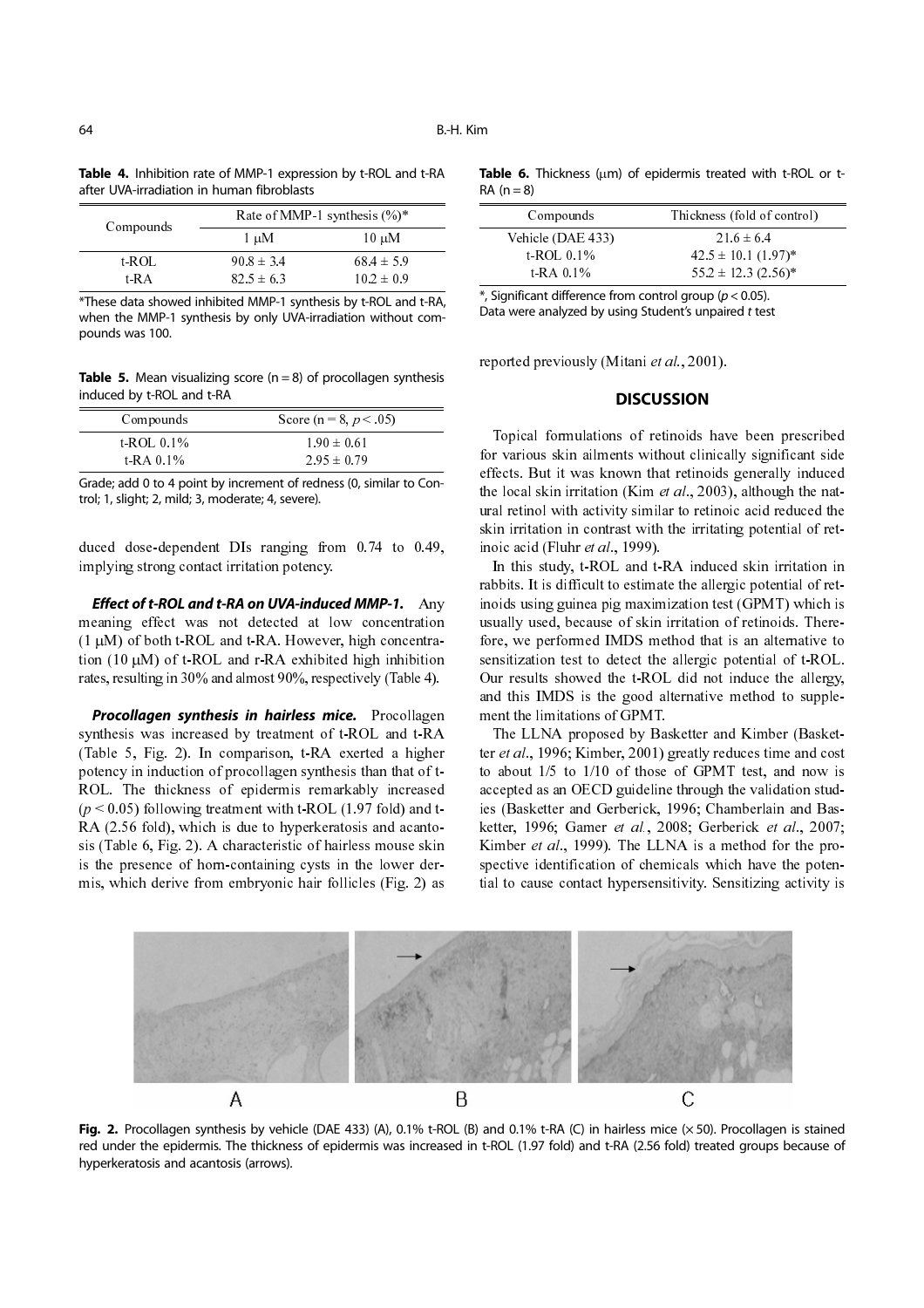measured as a function of lymph node cell (LNC) proliferation induced in draining lymph nodes using 'H-methyl thymidine following repeated topical exposure of mice to the test materials. The defect of this method is the using of radiolabeled isotope. Therefore many new approaches have been developed recently. A proliferative responses of LNC in rats (Arts *et al.*, 1996), mice (Jung *et al.*, 2010) and guinear pigs (Kashima et al., 1996) were assessed by a non-radioisotope method using bromodeoxyuridine (BrdU). Recently, cytokine measurement (Hariya et al., 1999; Pichowski et al., 2000; Ulrich et al., 1998) or phenotype analysis using flow cytometry (Gerberick et al., 1999; Jung et al., 2010; Marnetz and Meade, 1999; Sikorski et al., 1996) were performed to supplement the cell proliferation data. It is proposed that IMDS, used in this study, is considered to be a good method amending the defects of LLNA.

The anti-wrinkle effects of retinoids was also examined by estimating the UVA-induced MMP-1 and type-1 pN collagen synthesis. t-ROL and t-RA inhibited the UVA-induced MMP-1 in human skin fibroblasts and increased the type-1 pN collagen synthesis in hairless mice. The role of retinoids in the stimulation of collagen synthesis in vivo has been repeatedly demonstrated (Chen et al., 1992; Griffiths et al., 1993; Schwartz et al., 1991; Wang et al., 2002). Evidence suggests that this increase occurs via at least two mechanisms. One is the increment of steady-state levels of mRNA for types I and III procollagens (Schwartz et al., 1991), and the other is inhibition of collagenase by retinoidenhanced fibroblast secretion of tissue inhibitors of metallproteninases, such as MMP-1 inhibitors (Clark et al., 1987; Wright et al., 1991). In this study, the results indicated that retinoids could reduce the wrinkle of skin by inhibiting the MMP-1 as well as by increasing the procollagen, when used in cosmetic formulation.

#### **REFERENCES**

- Arts, J.H.E., Droge, S.C.M., Bloksma, N. and Kuper, C.F. (1996). Local lymph node activation in rats after dermal application of the sensitizers 2,4-dinitrochlorobenzene and trimellitic anhydride. Food Chem. Toxicol., 34, 55-62.
- Basketter, D.A. and Gerberick, G.F. (1996). An interlaboratory evaluation of the Buehler test for the identification and classification of skin sensitizers. Contact Dermatitis, 35, 146-151.
- Blotz, A., Michel, L., Moysan, A., Blumel, J., Dubertret, L., Ahr, H.J. and Vohr, H.W. (2000). Analyses of cutaneous floroquinolones photoreactivity using the integrated model for the differentiation of skin reactions. J. Photochem. Photobiol. B: Biol., 58, 46-53.
- Chamberlain, M. and Basketter, D.A. (1996). The local lymph node assay: status of validation. Food Chem. Toxicol., 34, 999- 1002.
- Chen, S., Kiss, I. and Tramposch, K.M. (1992). Effect of all-trans retinoic acid on UVB-irradiated and non-irradiated hairless mouse skin. J. Invest. Dermatol., 98, 248-254.
- Clark, S.D., Kobayashi, D.K. and Welgus, H.G. (1987). Regula-

tion of the expression of tissue inhibitor of metalloproteinases and collagenase by retinoids and glucocorticoids in human fibroblasts. J. Clin. Invest., 80, 1280-1288.

- Draize, J.H. (1959). Appraisal of the Safety of Chemicals in Foods, Drugs and Cosmetics - Dermal Toxicity. pp. 46-59. Association of Food and Drug Officials of the United States, Washington DC.
- Fluhr, J.W., Vienne, M.P., Lauze, C., Dupuy, P., Gehring, W. and Gloor, M. (1999). Tolerance profile of retinol, retinaldehyde and retinoic acid under maximized and long-term clinical conditions. Dermatology Suppl., 1, 57-60.
- Gamer, A.O., Nies, E. and Vohr, H.W. (2008). Local lymph node assay (LLNA): Comparison of different protocols by testing skin-sensitizing epoxy resin system components. Regul. Toxicol. Pharmacol., 52, 290-298.
- Gerberick, G.F., Cruse, L.W. and Ryan, C.A. (1999). Local lymph lode assay: differentiating allergic and irritant responses using flow cytometry. Methods, 19, 48-55.
- Gerberick, G.F., Ryan, C.A., Dearman, R.J. and Kimber, I. (2007). Local lymph node assay (LLNA) for detection of sensitization capacity of chemicals. Methods, 41, 54-60.
- Griffiths, C.E.M., Russman, A.N., Majmudar, G., Singer, R.S., Hamilton, T.A. and Voorhees, J.J. (1993). Restoration of collagen formation in photodamaged human skin by tretinoin (retinoic acid). New Engl. J. Med., 329, 530-535.
- Hariya, T., Hatao, M. and Ichikawa, H. (1999). Development of a non-radioactive endpoint in a modified local lymph node assay. Food Chem. Toxicol., 37, 87-93.
- Homey, B., Schilling, C.V., Blumel, J., Schuppe, H.C., Ruzicka, T., Ahr, H.J., Lehmann, P. and Vohr, H.W. (1998). An integrated model for the differentiation of chemical-induced allergic and irritant skin reactions. Toxicol. Appl. Pharmacol., 153, 83-94.
- Jung, K.M., Bae, I.H., Kim, B.H., Kim, W.K., Chung, J.H., Park, Y.H. and Lim, K.M. (2010). Comparison of flow cytometry and immunohistochemistry in non-radioisotopic murine lymph node assay using bromodeoxyuridine. Toxicol. Lett., 192, 229-237.
- Kashima, R., Oyake, Y., Okada, J. and Ikeda, Y. (1996). Improved ex vivo/in vitro lymph node cell proliferation assay guinea pigs for a screening test of contact hypersensitivity of chemical compounds. Toxicology, 114, 47-55.
- Kim, M.S., Kim, Y.K., Cho, K.H. and Chung, J.H. (2006). Regulation of type I procollagen and MMP-1 expression after single or repeated exposure to infrared radiation in human skin. Mech. Ageing Dev., 127, 875-882.
- Kim, B.H., Lee, Y.S. and Kang, K.S. (2003). The mechanism of retinol-induced irritation and its application to anti-irritant development. Toxicol. Lett., 146, 65-73.
- Kimber, I. (2001). The local lymph node assay and potential application to the identification of drug allergens. Toxicology, 158, 59-64.
- Kimber, I., Dearman, R.J., Scholes, E.W. and Basketter, D.A. (1999). The local lymph node assay: developments and application. Toxicology, 93, 13-31.
- Kligman, L.H., Sapadin, A.N. and Schwartz, E. (1996). Peeling agents and irritants, unlike tretinoin, do not stimulate collagen synthesis in the photoaged hairless mouse. Arch. Dermatol. Res., 288, 615-620.
- Loveless, S.E., Ladics, G.S., Gerberick, G.F., Ryan, C.A., Basket-